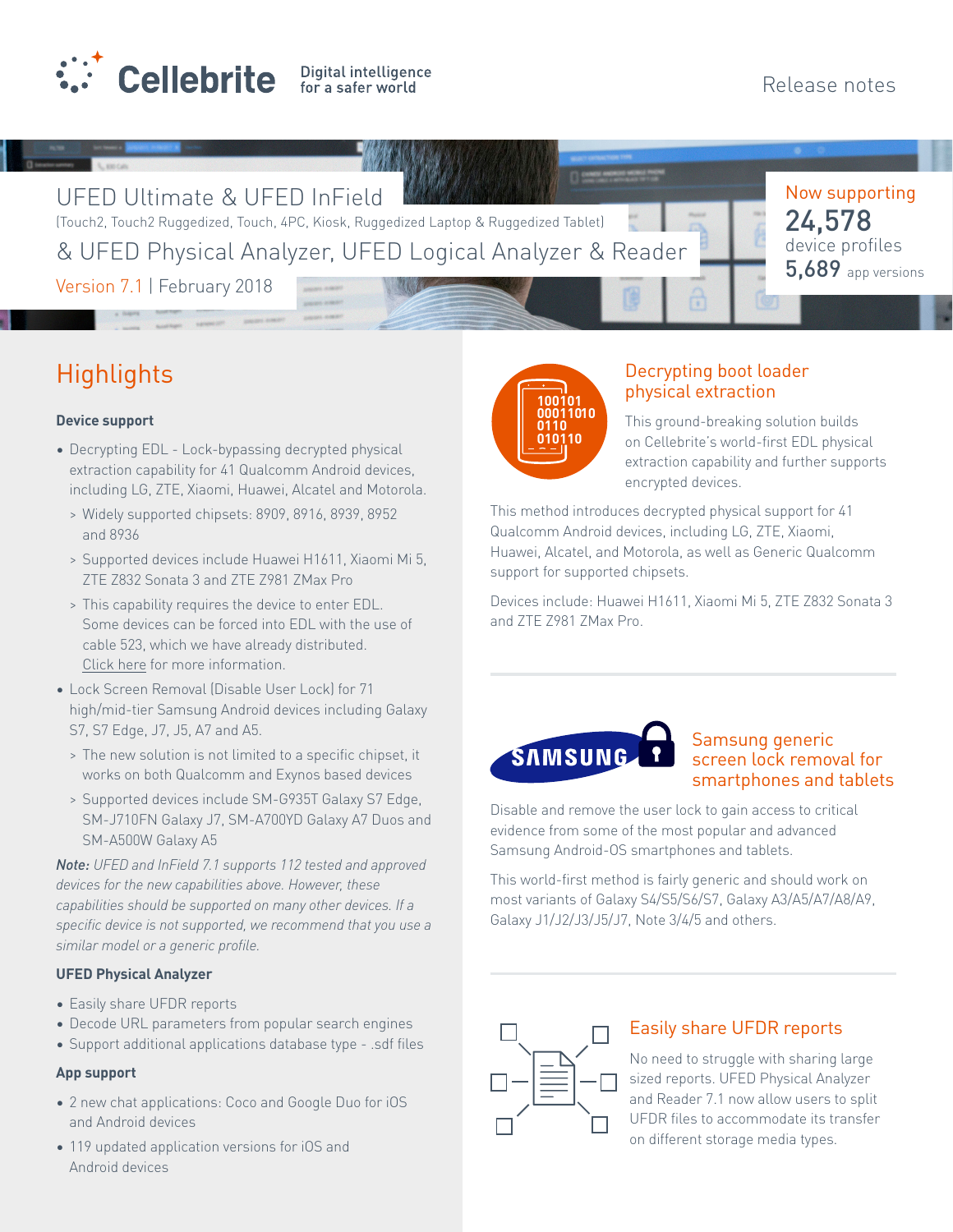# **Functionality**

#### Easily Share UFDR reports

UFED Physical Analyzer and Reader 7.1 now allows users to split large UFDR files to accommodate its transfer on different storage media types. Use the UFDR report generator to split files into any size.

Split files can then be opened in either UFED Physical Analyzer or Reader and automatically merged together to successfully open the complete report.

You can split a UFDR file into multiple files, by selecting: 700 MB for CD-ROM, 4.7 GB for DVD or any other custom file size between 100 MB to 10 GB.

*Note: Opening split UFRD files will be supported in a future Analytics Desktop release.*



#### Decode URL parameters from popular search engines

Recover search terms from popular search engines including Android Google Market, Baidu, Bing, Google, and Yahoo for iOS and Android devices with UFED Physical Analyzer 7.1.

Keywords, locations other search criteria entered can reveal the intent of a suspect or victim and help build stronger profiles and cases.

Examples:

• From the URL

[www.google.co.uk/search?q=the+gun+store](http://www.google.co.uk/search?q=the+gun+store), UFED Physical Analyzer can reveal that the user searched for the term "the gun store" in Google.

• From the URL

<https://maps.google.com/maps?q=40.641311,34,-73.778139> UFED Physical Analyzer can detect that the user searched for the location of JFK - John F. Kennedy International Airport.

All these parameters are presented as additional decoded events (searched items, locations and more).

#### Support additional applications database type - .sdf files

Most of the applications and databases recovered from a mobile device are SQLite-based. Applications using databases such as .sdf can now be decoded using SQLite Wizard.

Some apps for Windows Phone devices such as Nimbuzz and WeChat are using .sdf database. SDF file is a compact relational database developed by Microsoft, also known as the SQL Server Compact (SQL CE) format, designed for applications that run on mobile devices and desktops.

| Forensic device profiles  | v7.1       | <b>Total</b> |
|---------------------------|------------|--------------|
| Logical extraction        | 111        | 10,153       |
| Physical extraction*      | 118        | 5.839        |
| File system extraction    | 119        | 5.826        |
| Extract/disable user lock | 36         | 2.760        |
| <b>Total</b>              | <b>384</b> | 24.578       |

Including GPS devices\* **4,609** unique mobile devices with passcode capabilites

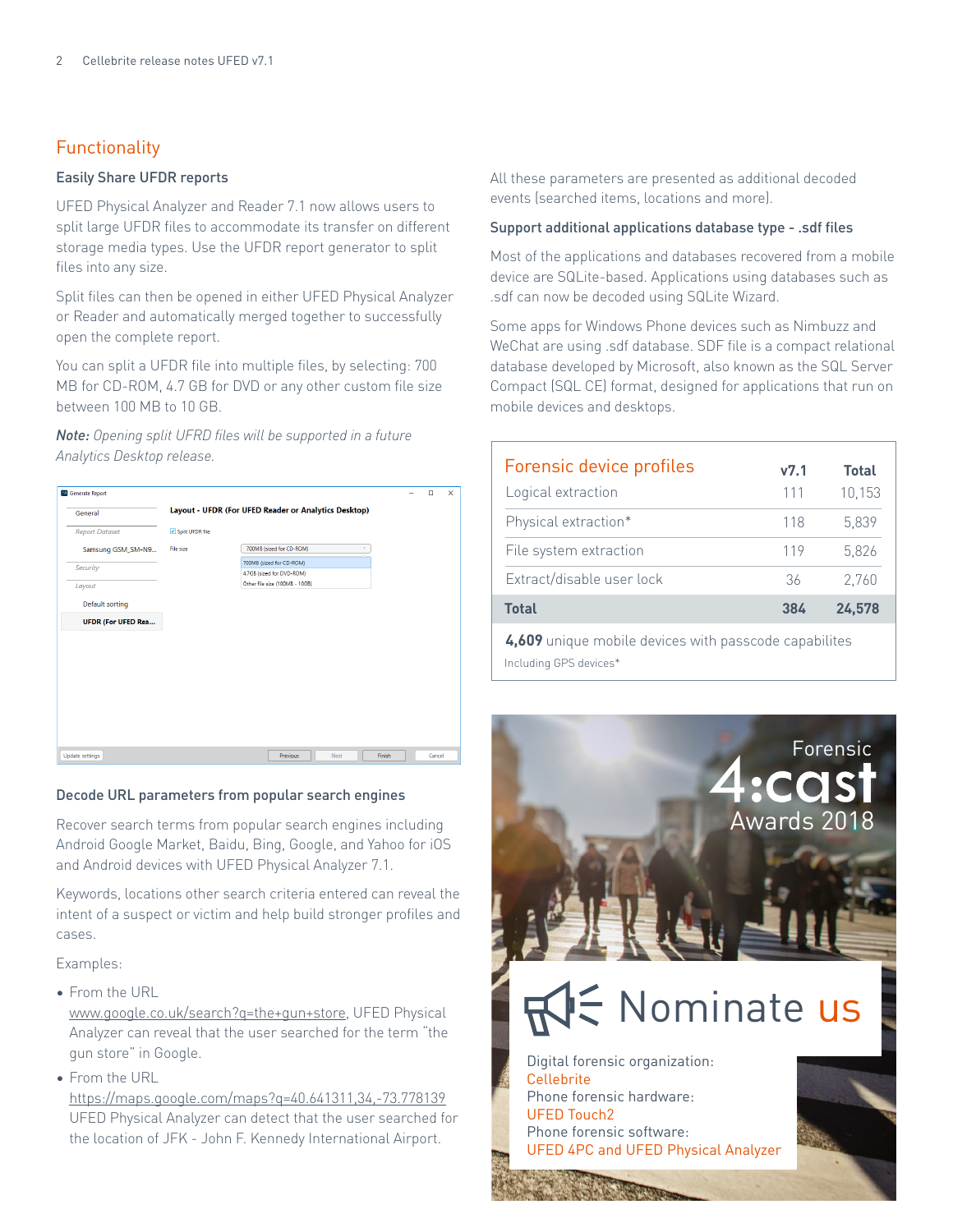<span id="page-2-0"></span>

## Have you approved your shipping address to receive the latest extraction cables?

The newly released capability, bootloader-based physical bypass extraction for Android devices with micro USB and Type C connectivity (via EDL mode), requires the use of an EDL cable.

Cellebrite has manufactured a new multi-function cable supporting this capability, and it also replaces four existing cables: 519, 520, 521 & 522.

If you have not approved your shipping address since January 2017, you are required to do so in MyCellebrite via [this link](https://cellevault-mng.cellebrite.com/userModify?newCableCampaign=true&cable=501,508) only, *even if your shipping details have not changed,* to initiate the shipment of this cables free of charge. Taking these steps will also ensure that you receive future complimentary cables as they become available.

*Note:* Cable 523 is available to all users with an active license.

#### How do I receive the new cable?

You must approve your shipping address, even if it has not changed, to initiate the shipment of the cable. If you have not yet approved your shipping address, please follow the instructions below:

• Make sure that all your UFED Devices/ Dongles are registered at MyCellebrite. If not registered, you must register the devices first to receive the cable.

*Note:* If you have more than one UFED license, please make sure they are all listed under your account in MyCellebrite, to receive all new cables per any UFED license.

• Update and approve your shipping address in this link to initiate the shipment of the cable: [https://cellevault-mng.cellebrite.com/](https://cellevault-mng.cellebrite.com/userModify?newCableCampaign=true&cable=501,508) [userModify?newCableCampaign=true&cable=501,508.](https://cellevault-mng.cellebrite.com/userModify?newCableCampaign=true&cable=501,508)

The cable will be shipped to users with a valid license to the updated address in MyCellebrite at no charge.

#### Solved issues

- Missing image files in report output folder when generating two different reports simultaneously.
- Decoding of Motorola XT1032Z (physical ADB).
- Crashing occurs when merging 2 iOS extractions (method1 & method 2).
- Decoding of Tumblr app version 9.4.0 (Android).
- Decoding of the Apple production file for iPhone 5s devices.

#### Known issues

When performing extraction using the multi extractions capability on a Touch device, users are prompted for the target location (PC or USB) on each extraction, and the extraction is created under a new folder each time.

## iOS



| Application | <b>Type</b>                | Decoding feature                        |
|-------------|----------------------------|-----------------------------------------|
| Coco        | Chat                       | Contacts, chats, locations<br>and calls |
| Google Duo  | Chat (video calls)   Calls |                                         |

#### Android



| Application | <b>Type</b>                | Decoding feature                        |
|-------------|----------------------------|-----------------------------------------|
| Coco        | Chat                       | Contacts, chats, locations<br>and calls |
| Google Duo  | Chat (video calls)   Calls |                                         |

## iOS: New and updated apps *2 new apps, 71 updated apps*

| AntiVirus Security (AVG)                | 6.9.2                     |
|-----------------------------------------|---------------------------|
| Blendr                                  | 5.47.0                    |
| Booking.com                             | 14.3.1                    |
| <b>CM Locker</b>                        | 4.8.5                     |
| <b>CM Security Antivirus</b><br>AppLock | 4.3.9                     |
| <b>CM Security Browser</b>              | 5.22.08.0018              |
| Dropbox                                 | 80.2.2                    |
| Evernote                                | 7.16                      |
| Expedia                                 | 18.3.0                    |
| Facebook                                | 156.0.0.36.100            |
| Facebook Messenger                      | 150.0.0.16.97             |
| Firefox                                 | 57.0.4                    |
| Flipboard                               | 4.1.10                    |
| Gmail                                   | 7.12.17.180932182.release |
| Google Calendar                         | 5.8.11-181451485-release  |
| Google Docs                             | 1.18.012.02.36            |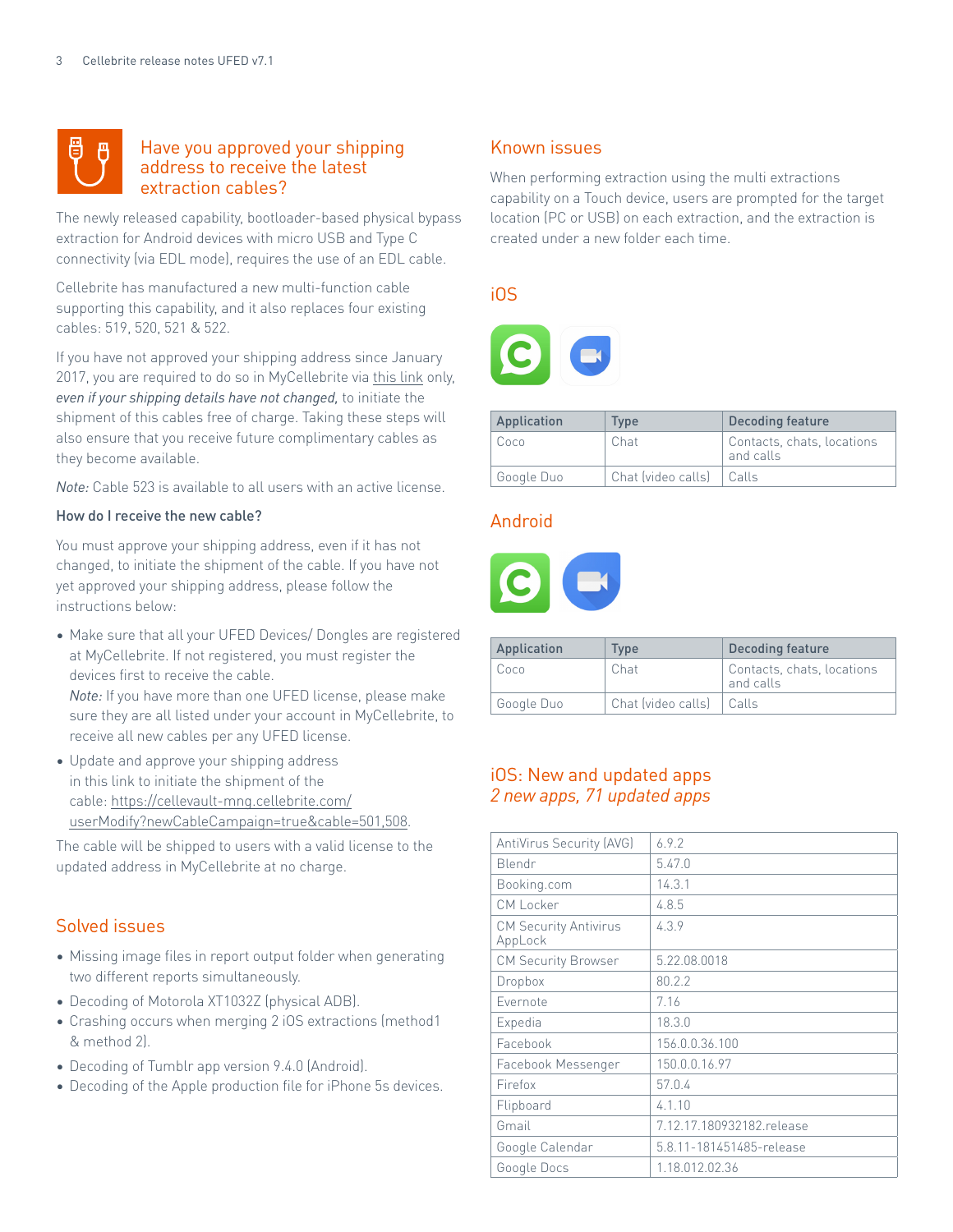#### *iOS: New and updated apps*

*2 new apps, 71 updated apps (cont...)*

| Google Maps                    | 9.69.1                 |
|--------------------------------|------------------------|
| Google Photos                  | 3.12.0.182420554       |
| Google Quick Search Box        | 7.18.50.21.arm         |
| Google+                        | 9.28.0.180740812       |
| Hangouts                       | 24.0.182154523         |
| Hot or Not                     | 5.47.0                 |
| imo                            | 9.8.000000009451       |
| Inbox                          | 1.64.181694870.release |
| Instagram                      | 29.0.0.13.95           |
| KakaoTalk                      | 7.0.4                  |
| KeepSafe                       | 9.2.1                  |
| Kik Messenger                  | 12.2.0.19562           |
| LINE                           | 8.0.2                  |
| LinkedIn                       | 4.1.126                |
| LOCX Applock                   | 2.3.1.046              |
| Mail.Ru                        | 6.4.0.23679            |
| Mappy                          | 6.1802.14368           |
| MeetMe                         | 12.7.2.1135            |
| Musical.ly                     | 6.4.0                  |
| Nimbuzz                        | 5.8.0                  |
| Odnoklassniki                  | 17.12.27               |
| OkCupid                        | 10.1.2                 |
| Opera Mini                     | 32.0.2254.123747       |
| Outlook.com                    | 2.2.91                 |
| Path                           | 6.8.0                  |
| Pokemon GO                     | 0.89.1                 |
| QQ Browser                     | 8.1.0.3825             |
| Remember The Milk              | 4.1.16                 |
| Runtastic                      | 8.1.3                  |
| SayHi                          | 6.82                   |
| Scruff                         | 5.5010                 |
| Snapchat                       | 10.24.0.0              |
| Swarm                          | 2018.01.19             |
| SwiftKey                       | 6.7.5.31               |
| Sygic                          | 17.3.11                |
| Tango                          | 4.7.225755             |
| Telegram Messenger             | 4.7.1                  |
| <b>Text Free Ultra Texting</b> | 8.8                    |
| Text Me Up                     | 3.9.6                  |
| Text Me!                       | 3.9.6                  |
| <b>Text Now</b>                | 5.42.0                 |
| TigerText                      | 7.3.575                |
| Tinder                         | 8.5.0                  |
| Truecaller                     | 8.70.11                |
| Tumblr                         | 10.0.0.00              |
| TunnelBear                     | v148                   |
| Twitter                        | 7.29.0                 |

| Uber              | 4.191.10003 |
|-------------------|-------------|
| <b>UC</b> Browser | 11.5.0.1015 |
| Viber             | 8.1.0.8     |
| VIPole            | 1.8.73      |
| Waze              | 4.34.1.0    |
| WeChat            | 6.6.1       |
| WhatsApp          | 2.18.9      |
| Whisper           | 9.9.0       |

## Android: New and updated apps *2 new apps, 48 updated apps*

| Aliwangwang        | 4.5.0      |
|--------------------|------------|
| Any.DO             | 4.16.0     |
| Booking.com        | 16.0.1     |
| Coco               | 7.5.2      |
| DJI GO             | 3.1.26     |
| <b>DJI GO 4</b>    | 4.2.4      |
| Dropbox            | 80.3       |
| Facebook           | 155.0      |
| Facebook Messenger | 149.0      |
| Garmin Connect     | 4.2.2      |
| Glide              | 6.2.10     |
| Gmail              | 5.0.171217 |
| Google Duo         | 13.3       |
| Google Maps        | 4.44       |
| Google Tasks       | 4.9.10     |
| Grindr             | 3.23.0     |
| GroupMe            | 5.15.1     |
| hike messenger     | 5.4.2      |
| Hushed             | 4.0.12     |
| Instagram          | 29.0       |
| InstaMessage       | 2.8.6      |
| Kakao Story        | 4.8.5      |
| KakaoTalk          | 7.0.2      |
| Kik Messenger      | 12.1.0     |
| LINE               | 8.0.2      |
| LinkedIn           | 9.1.62     |
| Mail.Ru            | 9.1        |
| Momo               | 8.6.0      |
| Musical.ly         | 6.4.2      |
| Nimbuzz            | 5.10.0     |
| OkCupid            | 10.2.0     |
| Path               | 6.8.0      |
| Pinterest          | 6.42       |
| QQ                 | 7.3.5      |
| SayHi              | 6.90       |
| Snapchat           | 10.24.0.0  |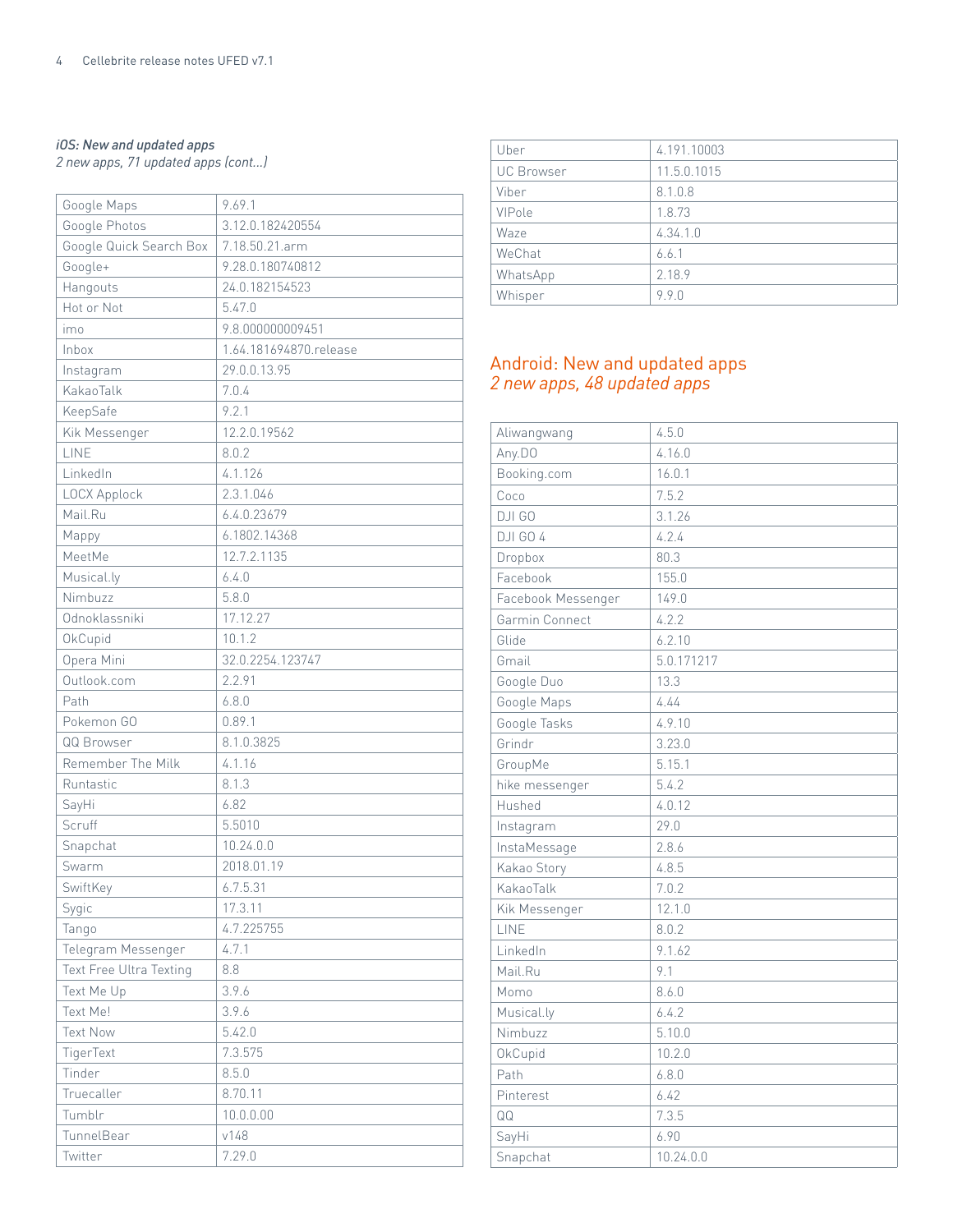# *Android: New and updated apps*

*2 new apps, 48 updated apps (cont...)*

| Tango              | 4.7.225506  |
|--------------------|-------------|
| Telegram Messenger | 4.7.1       |
| Text Me Up         | 3.9.8       |
| <b>Text Now</b>    | 8.20.0      |
| TigerText          | 7.3         |
| Tinder             | 8.5.0       |
| Uber               | 3.282.10000 |
| <b>UC Browser</b>  | 11.2.1.1052 |
| Viber              | 8.1.1       |
| Voxer              | 3.21.15     |
| Waze               | 4.34.1      |
| Weibo              | 8.1.0       |
| WhatsApp           | 2.18.12     |
| Yandex Browser     | 18.1.0.1640 |

## Decrypting EDL - Lock-bypassing decrypted physical extraction capability for 41 Qualcomm Android devices

| Alcatel         | 40600, 5056E Pop 4+, 5044R idealXCITE,<br>5056W, 5056N Fierce 4, 6055U One<br>Touch Idol 4, 6055K One Touch Idol 4,<br>6055P One Touch Idol 4, 9001X One<br>Touch Pixi 460                                 |
|-----------------|------------------------------------------------------------------------------------------------------------------------------------------------------------------------------------------------------------|
| CAT             | S60                                                                                                                                                                                                        |
| Orange (SPV)    | Neva 80                                                                                                                                                                                                    |
| Huawei          | H <sub>1611</sub>                                                                                                                                                                                          |
| Kyocera         | E6830 DuraForce Pro, E6810, E6820,<br>F6820TM                                                                                                                                                              |
| Motorola GSM    | XT1626 Moto G4, XT1640 Moto G4 Plus<br>Dual, XT1641 Moto G4 Plus, XT1642<br>Moto G4 Plus, XT1644 Moto G4 Plus                                                                                              |
| Tablets         | QTASUN1, ZTE K88, ZTE K90U 10.1                                                                                                                                                                            |
| Verizon         | QTASUN1                                                                                                                                                                                                    |
| Vertu           | VM-06 Signature S 2017 S                                                                                                                                                                                   |
| <b>VIVO</b>     | Xplay 6                                                                                                                                                                                                    |
| Xiaomi          | Mi 5s. Mi 5                                                                                                                                                                                                |
| <b>ZTE CDMA</b> | K90U 101                                                                                                                                                                                                   |
| <b>7TF GSM</b>  | N9519 Warp 7, K88, A462 Telstra 4GX<br>Plus, Blade V770 SoshPhone 3, Z831,<br>Z835 Maven 3, Z812, Z815 Fanfare 2,<br>Z832 Sonata 3, Z963VL Max Duo, Z988<br>Grand X Max 2, Z981 ZMax Pro, A2017U<br>Axon 7 |

## Lock Screen Removal (Disable User Lock) for 71 high/mid-tier Samsung Android devices

| Samsung CDMA | SGH-i337M Galaxy S4, SM-G530P<br>Galaxy Grand Prime, SM-G530R4 Galaxy<br>Grand Prime, SM-G530R7 Galaxy Grand<br>Prime, SCH-i545 Galaxy S4, SCH-i545L<br>Galaxy S4, SM-G800R4 Galaxy S5 Mini,<br>SM-G900T1 Galaxy S5, SM-N920P<br>Galaxy Note 5, SM-G920R4 Galaxy S6,<br>SM-N920W8 Galaxy Note, SM-G930V<br>Galaxy S7                                                                                                                                                                                                                                                                                                                                                                                                                                                                                                                                                                                                                                                                                                                                                                                                                                                                                                                                                                                                                                                                                                                                                                                                                 |
|--------------|--------------------------------------------------------------------------------------------------------------------------------------------------------------------------------------------------------------------------------------------------------------------------------------------------------------------------------------------------------------------------------------------------------------------------------------------------------------------------------------------------------------------------------------------------------------------------------------------------------------------------------------------------------------------------------------------------------------------------------------------------------------------------------------------------------------------------------------------------------------------------------------------------------------------------------------------------------------------------------------------------------------------------------------------------------------------------------------------------------------------------------------------------------------------------------------------------------------------------------------------------------------------------------------------------------------------------------------------------------------------------------------------------------------------------------------------------------------------------------------------------------------------------------------|
| Samsung GSM  | SM-G357FZ Galaxy Ace 4 Style, SM-<br>J100VPP Galaxy J1, SM-C5000 Galaxy<br>C5, SM-C7000 Galaxy C7, SHV-E300K<br>Galaxy S4, SGH-i337M Galaxy S4, SM-<br>G360AZ Galaxy Core Prime, SM-G360T<br>Galaxy Core Prime, SM-G360T1 Galaxy<br>Core Prime, SM-G386T1 Galaxy Avant,<br>SM-A300FU Galaxy A3 LTE, SM-A500FQ<br>Galaxy A5, SM-A500W Galaxy A5, SM-<br>E500F Galaxy E5, SM-E500M Galaxy<br>E5, SM-G530H Galaxy Grand Prime,<br>SM-G530T Galaxy Grand Prime, SM-<br>G530T1 Galaxy Grand Prime, SM-G530A<br>Galaxy Grand Prime, SM-G530AZ Galaxy<br>Grand PrimeSM-J710FN Galaxy J7,<br>SM-G800H Galaxy S5 Mini, SM-G850K<br>Galaxy Alpha, SM-G850M Galaxy Alpha,<br>SM-G890A Galaxy S6 Active, SM-P900<br>Galaxy Note Pro 12.2, SM-G900T Galaxy<br>S5, SM-G900W8 Galaxy S5, SM-A300H\<br>DS Galaxy A3 Duos, SM-N920F Galaxy<br>Note 5, SM-G920T Galaxy S6, SCV31<br>Galaxy S6 Edge, SM-G925T Galaxy<br>S6 Edge, SM-N9000Q Galaxy Note 3,<br>SM-G9008V Galaxy S5, SM-P905 Galaxy<br>Note Pro 12.2, SM-N910A Galaxy Note<br>4, SM-N910U Galaxy Note 4, SM-G928T<br>Galaxy S6 Edge+, SM-G930F Galaxy S7,<br>SM-G935T Galaxy S7 Edge, SM-G935FD<br>Galaxy S7 Edge, SM-G935W8 Galaxy<br>S7 Edge, SM-G6000 Galaxy On7 Duos,<br>SM-A700YD Galaxy A7 Duos, SM-A8000<br>Galaxy A8, SM-A8000 Galaxy A8 Duos,<br>GT-i9190 Galaxy S4 Mini, GT-i9195<br>Galaxy S4 Mini, GT-19192 Galaxy S4<br>Mini Duos, GT-19295 Galaxy S4 Active,<br>GT-19500 Galaxy S4, GT-19505 Galaxy<br>S4 LTE, GT-i9506 Galaxy S4, GT-i9508<br>Galaxy S4, GT-19515 Galaxy S4 |
| Tablets      | Samsung SM-P900 Galaxy Note Pro<br>12.2, Samsung SM-P907A Galaxy Note<br>Pro, Samsung SM-P905 Galaxy Note<br>Pro 12.2                                                                                                                                                                                                                                                                                                                                                                                                                                                                                                                                                                                                                                                                                                                                                                                                                                                                                                                                                                                                                                                                                                                                                                                                                                                                                                                                                                                                                |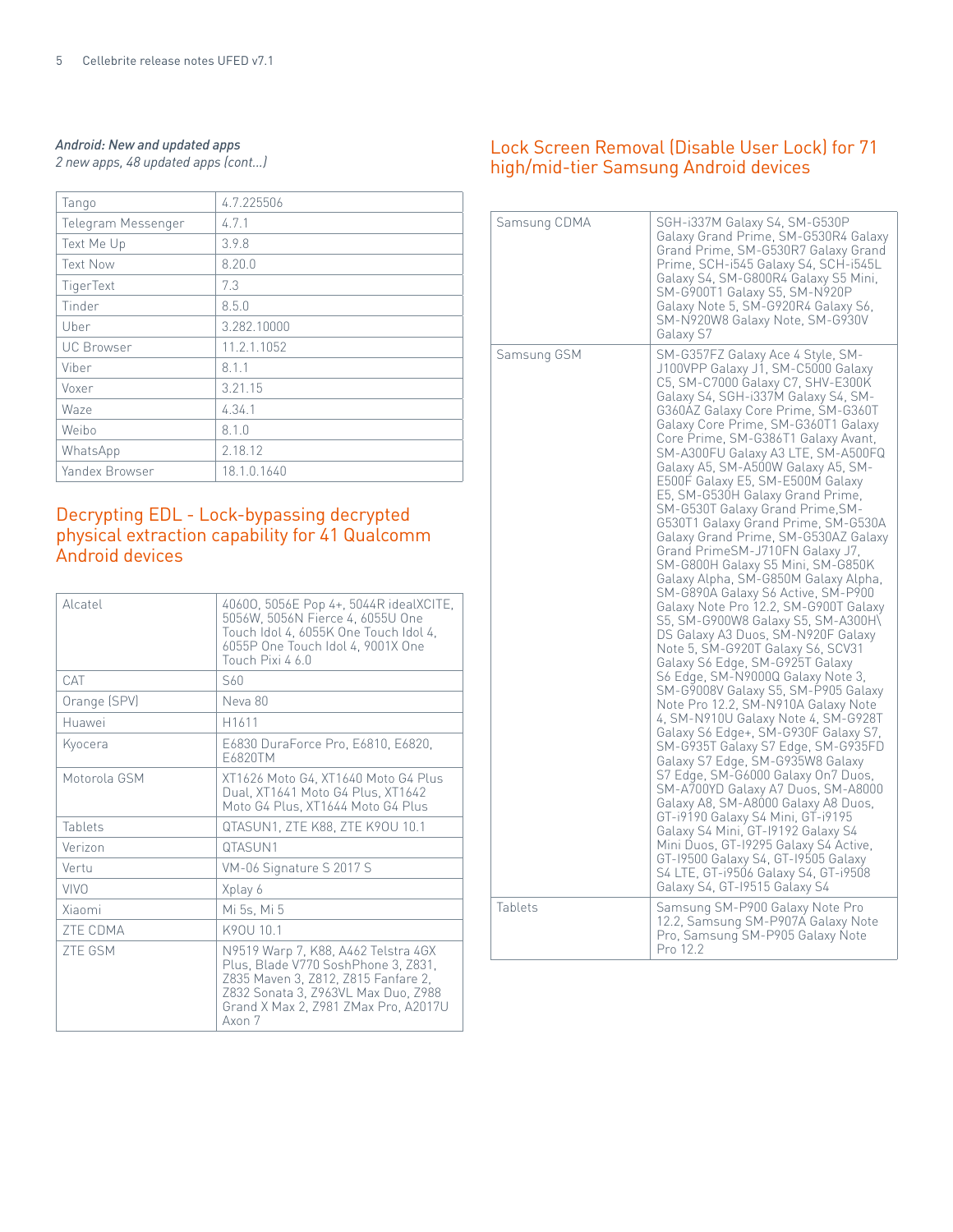## Physical extraction while bypassing lock *92 newly supported devices*

| Acer                   | Z410 Liquid                                                                                                                                                                                                                             |
|------------------------|-----------------------------------------------------------------------------------------------------------------------------------------------------------------------------------------------------------------------------------------|
| Alcatel                | OT-800A, A846L One Touch Pop Icon,<br>1017G One Touch, A995L OneTouch POP<br>Mega, 5051X One Touch Pop 4, A464BG<br>One Touch, 6055U One Touch Idol 4,<br>6055K One Touch Idol 4, 6055P One<br>Touch Idol 4, 9001X One Touch Pixi 4 6.0 |
| <b>BLU</b>             | D650a Studio 6.0 HD                                                                                                                                                                                                                     |
| CAT                    | S60                                                                                                                                                                                                                                     |
| Coolpad                | 9190_T00 S6, 9190L_C00 S6                                                                                                                                                                                                               |
| Cubot                  | Echo                                                                                                                                                                                                                                    |
| Elephone               | Elephone P8000                                                                                                                                                                                                                          |
| Gionee                 | W900, GN708W                                                                                                                                                                                                                            |
| <b>HTC</b>             | HTCD160LVW                                                                                                                                                                                                                              |
| I-Mobile               | IQ X PRO, IQX Leon, IQ4                                                                                                                                                                                                                 |
| Infinix                | X559 Hot 5 Lite                                                                                                                                                                                                                         |
| K-Touch                | Tou ch 2                                                                                                                                                                                                                                |
| Kyocera                | E4710 Dura XE, C6743 Hydro Reach,<br>E6810, E6820, E6820TM                                                                                                                                                                              |
| Lenovo                 | A328, A6020136 Vibe K5                                                                                                                                                                                                                  |
| <b>IGGSM</b>           | D321 Optimus L70                                                                                                                                                                                                                        |
| Motorola CDMA          | XT1042 Moto G                                                                                                                                                                                                                           |
| MI S                   | iQ1850 Diamond                                                                                                                                                                                                                          |
| Motorola GSM           | XT1770 Moto E4 Plus, SM-S120VL<br>Galaxy Luna                                                                                                                                                                                           |
| Oppo                   | F1f F1, A33F                                                                                                                                                                                                                            |
| Orange (SPV)           | Neva 80                                                                                                                                                                                                                                 |
| Chinese phones         | <b>BM70 L8STAR</b>                                                                                                                                                                                                                      |
| Chinese Android phones | Homtom HT16, Fake Samsung SM-<br>G9006V Galaxy S5                                                                                                                                                                                       |
| Samsung GSM            | SC-05G (Galaxy S6), SM-P601 Galaxy<br>Note 10.1, SM-P900 Galaxy Note Pro<br>12.2, SM-J320W8 Galaxy J3 2016, Fake<br>SM-G9006V Galaxy S5, SM-G930L Galaxy<br>S7, SM-G935L Galaxy S7 Edge                                                 |
| Tablets                | Slate 8 AQT80, ZTE K88, ZTE K81, ZTE<br>K90U 10.1, Samsung SM-P601 Galaxy<br>Note 10.1, Samsung SM-P900 Galaxy<br>Note Pro 12.2, Samsung GT-P3113TS<br>Galaxy Tab 2 7.0                                                                 |
| <b>TCL</b>             | Y910 Hero N3, i709M                                                                                                                                                                                                                     |
| Tecno                  | L9 Plus, WX4                                                                                                                                                                                                                            |
| Turkcell               | T60                                                                                                                                                                                                                                     |
| <b>VIVO</b>            | Xplay 6                                                                                                                                                                                                                                 |
| Vodafone               | VF-895N Smart Prime 6                                                                                                                                                                                                                   |
| Xiaomi                 | Mi 5s, HM 1W Redmi, Mi 4i, MI 4W MI-4,<br>MI 4LTE, Mi 5                                                                                                                                                                                 |
| Zanco                  | beetle b33tle                                                                                                                                                                                                                           |
| <b>ZTE CDMA</b>        | Z233V, K81, K90U 10.1, Z963U Imperial<br>Max                                                                                                                                                                                            |

| 7TF GSM<br>T610 Blade D, Z855, N9519 Warp 7,<br>K88, Blade A110, A462 Telstra 4GX Plus,<br>Blade V770 SoshPhone 3, Z815 Fanfare<br>2, Z832 Sonata 3, Turkcell T60, Z962BL<br>Max Duo, Z963VL Max Duo, Z988 Grand<br>X Max 2, Z981 ZMax Pro, A2017U Axon 7 |  |
|-----------------------------------------------------------------------------------------------------------------------------------------------------------------------------------------------------------------------------------------------------------|--|

## Physical extraction *118 newly supported devices*

| Alcatel                | OT-800A, A846L One Touch Pop Icon,<br>768T One Touch, 1017G One Touch,<br>2038X, A995L OneTouch POP Mega,<br>50440 U5, 5046Y A3, 5058Y A5 LED,<br>5051X One Touch Pop 4, 5080A Shine<br>Lite, 9008X One Touch A3 XL |
|------------------------|---------------------------------------------------------------------------------------------------------------------------------------------------------------------------------------------------------------------|
| <b>BLU</b>             | T470 Life One X2 Mini, Vivo 8                                                                                                                                                                                       |
| <b>BlackBerry GSM</b>  | STH100-2 DTEK50                                                                                                                                                                                                     |
| CAT                    | S41                                                                                                                                                                                                                 |
| Coolpad                | 5213, 8297-T01 Dashen F1 Plus, YuLong<br>ivvi SS2-01 i3                                                                                                                                                             |
| Cubot                  | Echo, Rainbow 2                                                                                                                                                                                                     |
| Doro                   | DEC-0080 6050                                                                                                                                                                                                       |
| Gionee                 | Allview Gini W7, Gini S5 Pro, Gini N9                                                                                                                                                                               |
| Google                 | Pixel 2 XL                                                                                                                                                                                                          |
| <b>HTC</b>             | U-1w Ultra                                                                                                                                                                                                          |
| Hisense                | F23, HS-U688 Infinity Pro, HS-T930,<br><b>HS-U930</b>                                                                                                                                                               |
| Huawei                 | BLA-A09 Mate 10 Pro. BLA-L29 Mate<br>10 Pro, BLN-L24 Honor 6X, BND-AL10<br>Honor Changwan 7X, KII-L05 GR5, WAS-<br>AL00 Nova Lite, DUK-AL20 Honor V9,<br>M920 Activa 4G, RNE-L21 Mate 10 Lite,<br>G6153W            |
| Hyundai                | S <sub>1</sub>                                                                                                                                                                                                      |
| I-Mobile               | IQ 512 DTV, IQ X PRO, IQX Leon, IQ4,<br>I-STYLE 6                                                                                                                                                                   |
| Infinix                | X522 S2 Pro, X559 Hot 5 Lite                                                                                                                                                                                        |
| Kyocera                | 202K Digno                                                                                                                                                                                                          |
| LG CDMA                | LM-X210ULM K8+, LM-X210VPP, LG855<br>Marquee                                                                                                                                                                        |
| LG GSM                 | M160E K4 2017, D321 Optimus L70, LM-<br>X210APM, LM-X210MA                                                                                                                                                          |
| <b>MLS</b>             | iQ1850 Diamond                                                                                                                                                                                                      |
| Chinese phones         | BM70 L8STAR, Positivo P30, Chinese<br>Brand Qmart Q3, Slider T20, Telefunken<br>TM9.1 Classv                                                                                                                        |
| Chinese Android phones | Homtom HT16, Homtom S8, Homtom<br>S9 Plus, Itel it1408, Itel it1508, Vernee<br>Apollo, Vernee Thor Plus, Fake<br>Samsung SM-G9006V Galaxy S5,<br>Ulefone T1, Ulefone Power 2, LYF LS-<br>5507 Water 7S              |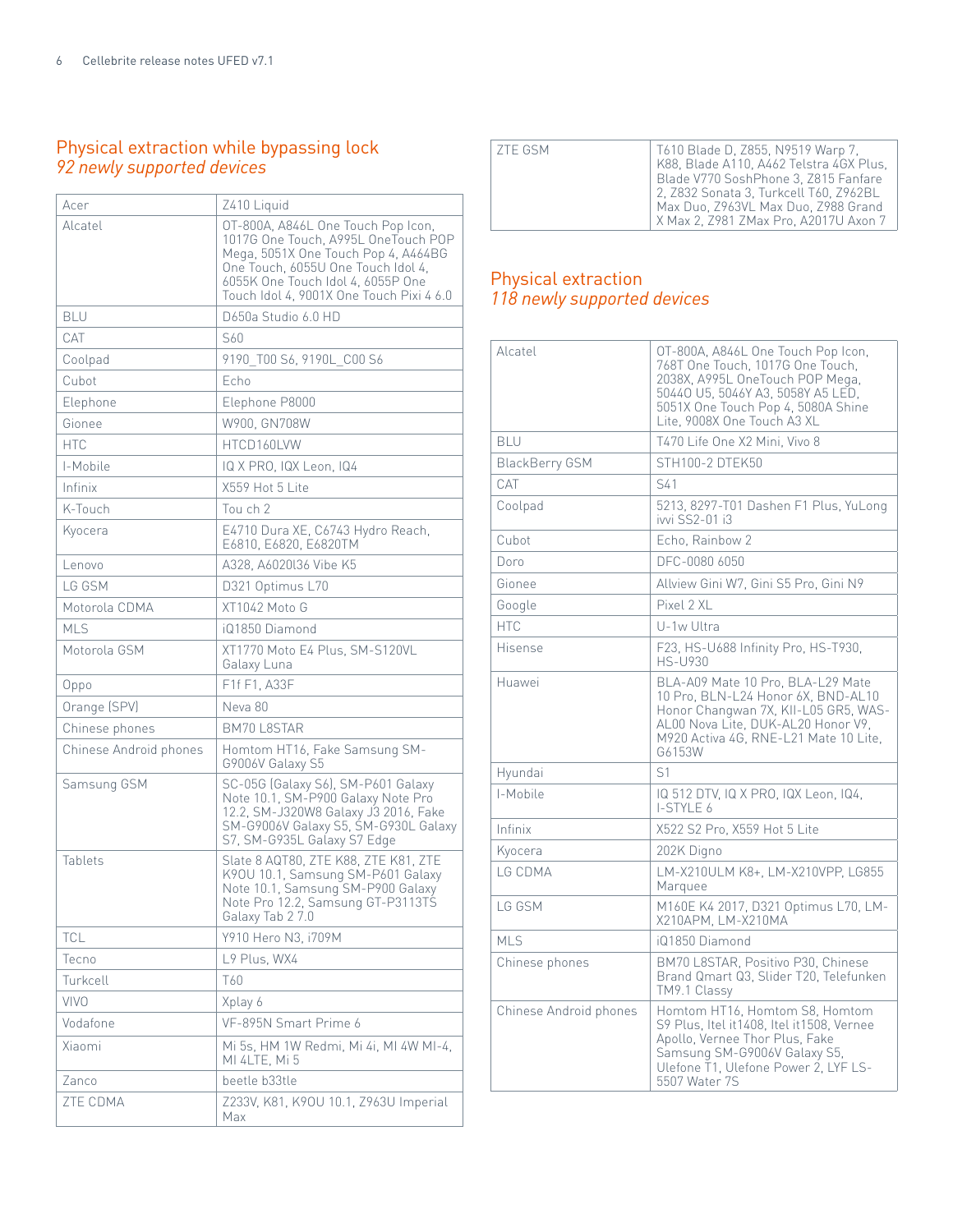#### *Physical extraction 118 newly supported devices (cont...)*

| Micromax            | HS2 Canvas Infinity, X1800                                                                                                                                                                                                                                                                                                                                                                                                                                |
|---------------------|-----------------------------------------------------------------------------------------------------------------------------------------------------------------------------------------------------------------------------------------------------------------------------------------------------------------------------------------------------------------------------------------------------------------------------------------------------------|
| Motorola GSM        | W419G, XT1524 Moto E 2nd Gen, XT1550<br>Moto G 3rd Gen, XT1684 Moto G5 Plus,<br>XT1770 Moto E4 Plus                                                                                                                                                                                                                                                                                                                                                       |
| NTT Docomo          | SH-03G AQUOS ZETA                                                                                                                                                                                                                                                                                                                                                                                                                                         |
| Nokia GSM           | TA-1000 Nokia 6, TA-1025 Nokia 6                                                                                                                                                                                                                                                                                                                                                                                                                          |
| RugGear             | <b>RG720</b>                                                                                                                                                                                                                                                                                                                                                                                                                                              |
| Samsung GSM         | SM-S906L Galaxy S6, SM-S120VL Galaxy<br>Luna, SM-J320W8 Galaxy J3 2016, SM-<br>G390F Galaxy Xcover 4, SM-J510MN<br>Galaxy J5 Metal, SM-G5520 Galaxy<br>On5 Neo 2016, SM-J710FN Galaxy J7,<br>SM-A730F Galaxy A8+ 2018, SCH-S735C<br>Galaxy Discover, Fake SM-G9006V<br>Galaxy S5, SM-G930K Galaxy S7, SM-<br>G930L Galaxy S7, SM-G935L Galaxy S7<br>Edge, SM-G965U Galaxy S9+, SM-G960U<br>Galaxy S9, SM-A520W Galaxy A5 2017,<br>SM-A530F Galaxy A8 2018 |
| Sonim               | XP5800, XP8800                                                                                                                                                                                                                                                                                                                                                                                                                                            |
| Sony (SonyEricsson) | G3221 Xperia XA1 Ultra, SOL24 Xperia<br>Z Ultra                                                                                                                                                                                                                                                                                                                                                                                                           |
| <b>TCL</b>          | Y910 Hero N3                                                                                                                                                                                                                                                                                                                                                                                                                                              |
| Tecno               | Camon CX, L9 Plus, T349, T484, WX4                                                                                                                                                                                                                                                                                                                                                                                                                        |
| Xiaomi              | Mi 5s                                                                                                                                                                                                                                                                                                                                                                                                                                                     |
| Zanco               | beetle b33tle                                                                                                                                                                                                                                                                                                                                                                                                                                             |
| <b>ZTE CDMA</b>     | Z2321U, Z233V                                                                                                                                                                                                                                                                                                                                                                                                                                             |
| <b>ZTE GSM</b>      | Z932L Rapido, T610 Blade D, Z916BL<br>Avid, Z855, Z999, Z798BL ZTE Majesty<br>Pro                                                                                                                                                                                                                                                                                                                                                                         |

# File system extraction while bypassing lock *11 newly supported devices*

| Nokia GSM   | 107(RM-961)                                                                                                                                                                                                                                                   |
|-------------|---------------------------------------------------------------------------------------------------------------------------------------------------------------------------------------------------------------------------------------------------------------|
| Samsung GSM | SM-S906L Galaxy S6, SM-J320W8<br>Galaxy J3 2016, SM-G390F Galaxy<br>Xcover 4, SM-J510MN Galaxy J5 Metal,<br>SM-J710FN Galaxy J7, SM-A730F Galaxy<br>A8+ 2018, SM-G930K Galaxy S7, SM-<br>G930L Galaxy S7, SM-G935L Galaxy S7<br>Edge, SM-A520W Galaxy A5 2017 |

## File system extraction *119 newly supported devices*

| Alcatel                | A846L One Touch Pop Icon, 768T One<br>Touch, 1017G One Touch, 2001X One<br>Touch, 2038X, A995L OneTouch POP<br>Mega, 50440 U5, 5046Y A3, 5058Y A5<br>LED, 5051X One Touch Pop 4, 5080A<br>Shine Lite, 9008X One Touch A3 XL |
|------------------------|-----------------------------------------------------------------------------------------------------------------------------------------------------------------------------------------------------------------------------|
| <b>BLU</b>             | T470 Life One X2 Mini, Vivo 8                                                                                                                                                                                               |
| <b>BlackBerry GSM</b>  | STH100-2 DTEK50                                                                                                                                                                                                             |
| CAT                    | S41                                                                                                                                                                                                                         |
| Coolpad                | 5213, 8297-T01 Dashen F1 Plus, YuLong<br>ivvi SS2-01 i3                                                                                                                                                                     |
| Cubot                  | Echo, Rainbow 2                                                                                                                                                                                                             |
| Doro                   | DFC-0080 6050                                                                                                                                                                                                               |
| Gionee                 | Allview Gini W7, Gini S5 Pro, Gini N9                                                                                                                                                                                       |
| Google                 | Pixel 2 XL                                                                                                                                                                                                                  |
| <b>HTC</b>             | U-1w Ultra                                                                                                                                                                                                                  |
| Hisense                | F23, HS-U688 Infinity Pro, HS-T930,<br><b>HS-U930</b>                                                                                                                                                                       |
| Huawei                 | BLA-A09 Mate 10 Pro, BLA-L29 Mate<br>10 Pro, BLN-L24 Honor 6X, BND-AL10<br>Honor Changwan 7X, KII-L05 GR5, WAS-<br>AL00 Nova Lite, DUK-AL20 Honor V9,<br>M920 Activa 4G, RNE-L21 Mate 10 Lite,<br>G6153W                    |
| Hyundai                | S <sub>1</sub>                                                                                                                                                                                                              |
| I-Mobile               | IQ 512 DTV, IQ X PRO, IQX Leon, IQ4,<br>I-STYLE 6,                                                                                                                                                                          |
| Infinix                | X522 S2 Pro, X559 Hot 5 Lite                                                                                                                                                                                                |
| Kyocera                | 202K Digno                                                                                                                                                                                                                  |
| LG CDMA                | LM-X210ULM K8+, LM-X210VPP, LG855<br>Marquee                                                                                                                                                                                |
| LG GSM                 | M160E K4 2017, D321 Optimus L70, LM-<br>X210APM, LM-X210MA                                                                                                                                                                  |
| <b>MLS</b>             | iQ1850 Diamond                                                                                                                                                                                                              |
|                        | Positivo P30, Chinese Brand Qmart Q3,<br>Slider T20, Telefunken TM9.1 Classy                                                                                                                                                |
| Chinese phones         | Positivo P30, Chinese Brand Qmart Q3,<br>Slider T20, Telefunken TM9.1 Classy                                                                                                                                                |
| Chinese Android phones | Homtom HT16. Homtom S8. Homtom<br>S9 Plus, Itel it1408, Itel it1508, Vernee<br>Apollo, Vernee Thor Plus, Fake<br>Samsung SM-G9006V Galaxy S5,<br>Ulefone T1, Ulefone Power 2, LYF LS-<br>5507 Water 7S                      |
| Micromax               | HS2 Canvas Infinity, X1800                                                                                                                                                                                                  |
| Motorola GSM           | W419G, XT1524 Moto E 2nd Gen, XT1550<br>Moto G 3rd Gen, XT1684 Moto G5 Plus,<br>XT1770 Moto E4 Plus                                                                                                                         |
| NTT Docomo             | SH-03G AQUOS ZETA                                                                                                                                                                                                           |
| Nokia GSM              | 107(RM-961), TA-1000 Nokia 6, TA-1025<br>Nokia 6, Fake Nokia E79+                                                                                                                                                           |
| <b>POSH</b>            | A100 (Lynx)                                                                                                                                                                                                                 |
| RugGear                | RG720                                                                                                                                                                                                                       |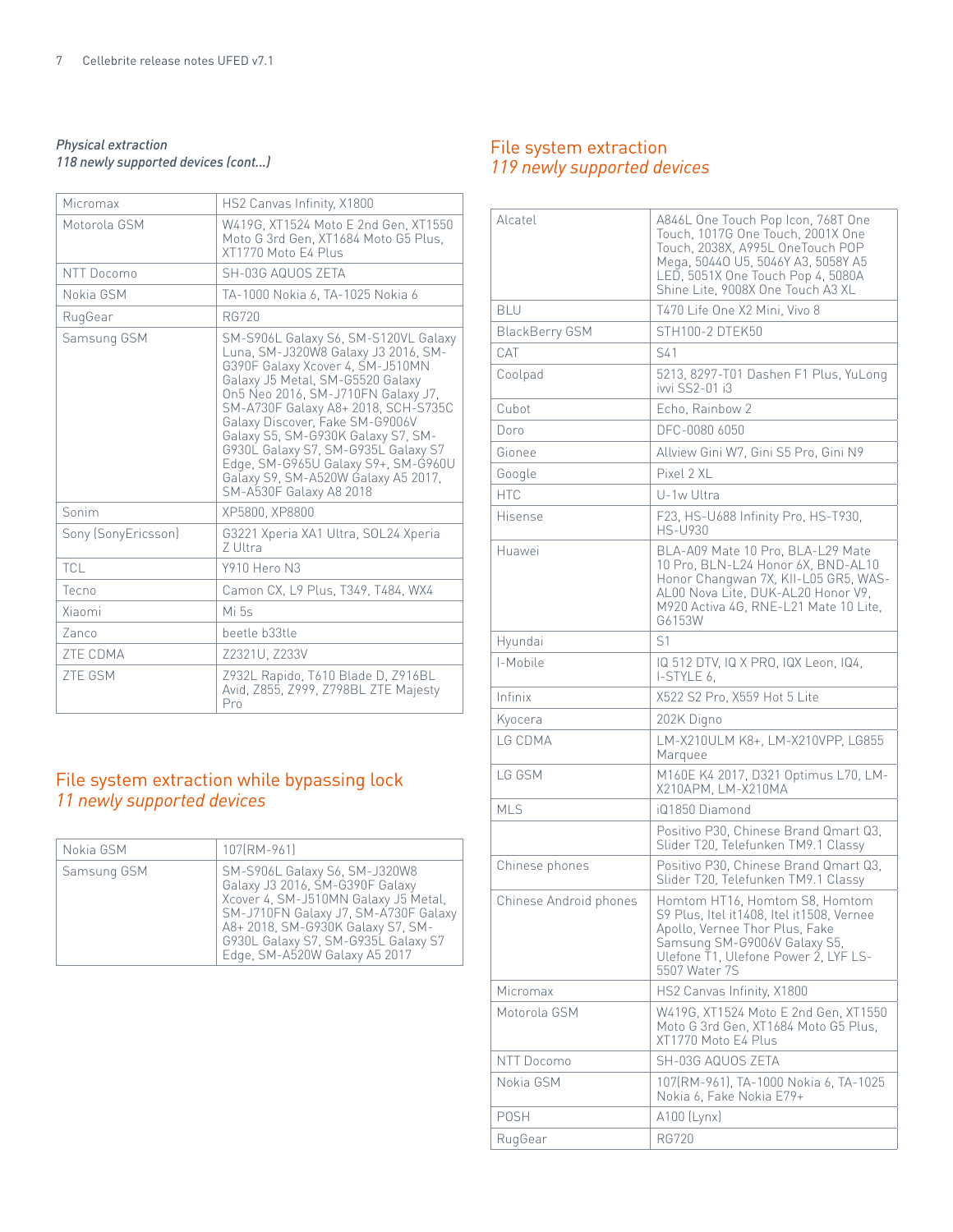#### *File system extraction 119 newly supported devices (cont...)*

| Samsung GSM         | SM-S906L Galaxy S6, SM-S120VL Galaxy<br>Luna, SM-J320W8 Galaxy J3 2016, SM-<br>G390F Galaxy Xcover 4, SM-J510MN<br>Galaxy J5 Metal, SM-G5520 Galaxy<br>On5 Neo 2016, SM-J710FN Galaxy J7,<br>SM-A730F Galaxy A8+ 2018, SCH-S735C<br>Galaxy Discover, Fake SM-G9006V<br>Galaxy S5, SM-G930K Galaxy S7, SM-<br>G930L Galaxy S7, SM-G935L Galaxy S7<br>Edge, SM-G965U Galaxy S9+, SM-G960U<br>Galaxy S9, SM-A520W Galaxy A5 2017,<br>SM-A530F Galaxy A8 2018 |
|---------------------|-----------------------------------------------------------------------------------------------------------------------------------------------------------------------------------------------------------------------------------------------------------------------------------------------------------------------------------------------------------------------------------------------------------------------------------------------------------|
| Sonim               | XP5800, XP8800                                                                                                                                                                                                                                                                                                                                                                                                                                            |
| Sony (SonyEricsson) | G3221 Xperia XA1 Ultra, SOL24 Xperia<br>Z Ultra                                                                                                                                                                                                                                                                                                                                                                                                           |
| <b>TCL</b>          | Y910 Hero N3                                                                                                                                                                                                                                                                                                                                                                                                                                              |
| Tecno               | Camon CX, L9 Plus, T349, T484, WX4                                                                                                                                                                                                                                                                                                                                                                                                                        |
| Xiaomi              | Mi 5s                                                                                                                                                                                                                                                                                                                                                                                                                                                     |
| Zanco               | beetle b33tle                                                                                                                                                                                                                                                                                                                                                                                                                                             |
| ZTE CDMA            | Z2321U                                                                                                                                                                                                                                                                                                                                                                                                                                                    |
| <b>ZTE GSM</b>      | Z932L Rapido, Nubia NX569J Z17 Mini,<br>T610 Blade D, Z916BL Avid, Z855, Z999,<br>Z798BL ZTE Majesty Pro                                                                                                                                                                                                                                                                                                                                                  |

## Logical extraction *111 newly supported devices*

| Alcatel        | A846L One Touch Pop Icon, OT-800A<br>(USB), OT-800A (BT), 1017G One Touch,<br>2038X, A995L OneTouch POP Mega,<br>50440 U5, 5046Y A3, 5058Y A5 LED,<br>5051X Pop 4, 5080A Shine Lite, 9008X<br>One Touch A3 XL |
|----------------|---------------------------------------------------------------------------------------------------------------------------------------------------------------------------------------------------------------|
| <b>BLU</b>     | T470 Life One X2 Mini, Vivo 8                                                                                                                                                                                 |
| BlackBerry GSM | STH100-2 DTEK50                                                                                                                                                                                               |
| CAT            | S41                                                                                                                                                                                                           |
| Coolpad        | 5213, 8297-T01 Dashen F1 Plus, YuLong<br>ivvi SS2-01 i3                                                                                                                                                       |
| Cubot          | Echo, Rainbow 2                                                                                                                                                                                               |
| Doro           | DFC-0080 6050                                                                                                                                                                                                 |
| Gionee         | Gini S5 Pro, Allview Gini W7, Gini N9                                                                                                                                                                         |
| Google         | $P$ ixel $2X$ l                                                                                                                                                                                               |
| <b>HTC</b>     | U-1w Ultra                                                                                                                                                                                                    |
| Hisense        | HS-T930, HS-U930, HS-U688 Infinity<br>Pro. F23                                                                                                                                                                |
| Huawei         | WAS-AL00 Nova Lite, KII-L05 GR5,<br>DUK-AL20 Honor V9, BND-AL10 Honor<br>Changwan 7X, BLA-A09 Mate 10 Pro,<br>BLA-L29 Mate 10 Pro, BLN-L24 Honor<br>6X, RNE-L21 Mate 10 Lite, G6153W                          |
| Hyundai        | S <sub>1</sub>                                                                                                                                                                                                |
|                |                                                                                                                                                                                                               |

#### *Logical extraction 111 newly supported devices (cont...)*

| I-Mobile               | IQ 512 DTV, IQX Leon, IQ X PRO, IQ4,<br><b>I-STYLE 6</b>                                                                                                                                                                                                                                                                                                                                            |
|------------------------|-----------------------------------------------------------------------------------------------------------------------------------------------------------------------------------------------------------------------------------------------------------------------------------------------------------------------------------------------------------------------------------------------------|
| Infinix                | X522 S2 Pro, X559 Hot 5 Lite                                                                                                                                                                                                                                                                                                                                                                        |
| Kyocera                | 202K Digno                                                                                                                                                                                                                                                                                                                                                                                          |
| Lava                   | ARC One Plus                                                                                                                                                                                                                                                                                                                                                                                        |
| LG CDMA                | LM-X210ULM K8+, LM-X210VPP                                                                                                                                                                                                                                                                                                                                                                          |
| LG GSM                 | M160E K4 2017, LM-X210APM, LM-<br>X210MA                                                                                                                                                                                                                                                                                                                                                            |
| <b>MLS</b>             | iQ1850 Diamond                                                                                                                                                                                                                                                                                                                                                                                      |
| Chinese phones         | Positivo P30, Slider T20, Chinese Brand<br>Qmart Q3, Telefunken TM9.1 Classy                                                                                                                                                                                                                                                                                                                        |
| Chinese Android phones | LEAGOO T5, LYF LS-5507 Water 7S,<br>Itel it1408, Itel it1508, Homtom HT16,<br>Homtom S8, Homtom S9 Plus, Vernee<br>Apollo, Vernee Mix 2, Vernee Thor E,<br>Vernee Thor Plus, Fake Samsung SM-<br>G9006V Galaxy S5, Ulefone Power 2,<br>Ulefone T1                                                                                                                                                   |
| Micromax               | HS2 Canvas Infinity, X1800                                                                                                                                                                                                                                                                                                                                                                          |
| Motorola GSM           | W419G, XT1684 Moto G5 Plus, XT1524<br>Moto E 2nd Gen, XT1550 Moto G 3rd<br>Gen, XT1770 Moto E4 Plus                                                                                                                                                                                                                                                                                                 |
| RugGear                | <b>RG720</b>                                                                                                                                                                                                                                                                                                                                                                                        |
| Samsung GSM            | SM-S906L Galaxy S6, SM-J320W8<br>Galaxy J3 2016, SM-G390F Galaxy<br>Xcover 4, SM-A730F Galaxy A8+ 2018,<br>SM-A520W Galaxy A5 2017, SM-A530F<br>Galaxy A8 2018, SM-G5520 Galaxy<br>On5 Neo 2016, SM-J710FN Galaxy J7,<br>SCH-S735C Galaxy Discover, SM-<br>G930K Galaxy S7, SM-G930L Galaxy S7,<br>SM-G935L Galaxy S7 Edge, SM-G960U<br>Galaxy S9, SM-G965U Galaxy S9+, Fake<br>SM-G9006V Galaxy S5 |
| Sonim                  | XP5800                                                                                                                                                                                                                                                                                                                                                                                              |
| Sony (SonyEricsson)    | G3221 Xperia XA1 Ultra, SOL24 Xperia<br>Z Ultra                                                                                                                                                                                                                                                                                                                                                     |
| <b>TCL</b>             | Y910 Hero N3                                                                                                                                                                                                                                                                                                                                                                                        |
| Tecno                  | Camon CX, L9 Plus, T349, T484, WX4                                                                                                                                                                                                                                                                                                                                                                  |
| Xiaomi                 | Redmi 4, Redmi Note 4, Redmi Note 5A,<br>Mi 5s                                                                                                                                                                                                                                                                                                                                                      |
| Zanco                  | beetle b33tle                                                                                                                                                                                                                                                                                                                                                                                       |
| ZTE CDMA               | Z2321U, Z233V, Z233VL Cymbal (USB),<br>Z233VL Cymbal (BT), Z717VL Citrine                                                                                                                                                                                                                                                                                                                           |
| ZTE GSM                | Nubia NX569J Z17 Mini, Z855, Z916BL<br>Avid, Z932L Rapido, Z320 (USB), Z320<br>(BT), T610 Blade D, Z791G Scend,<br>Z798BL ZTE Majesty Pro, Z962BL Max<br>Duo                                                                                                                                                                                                                                        |